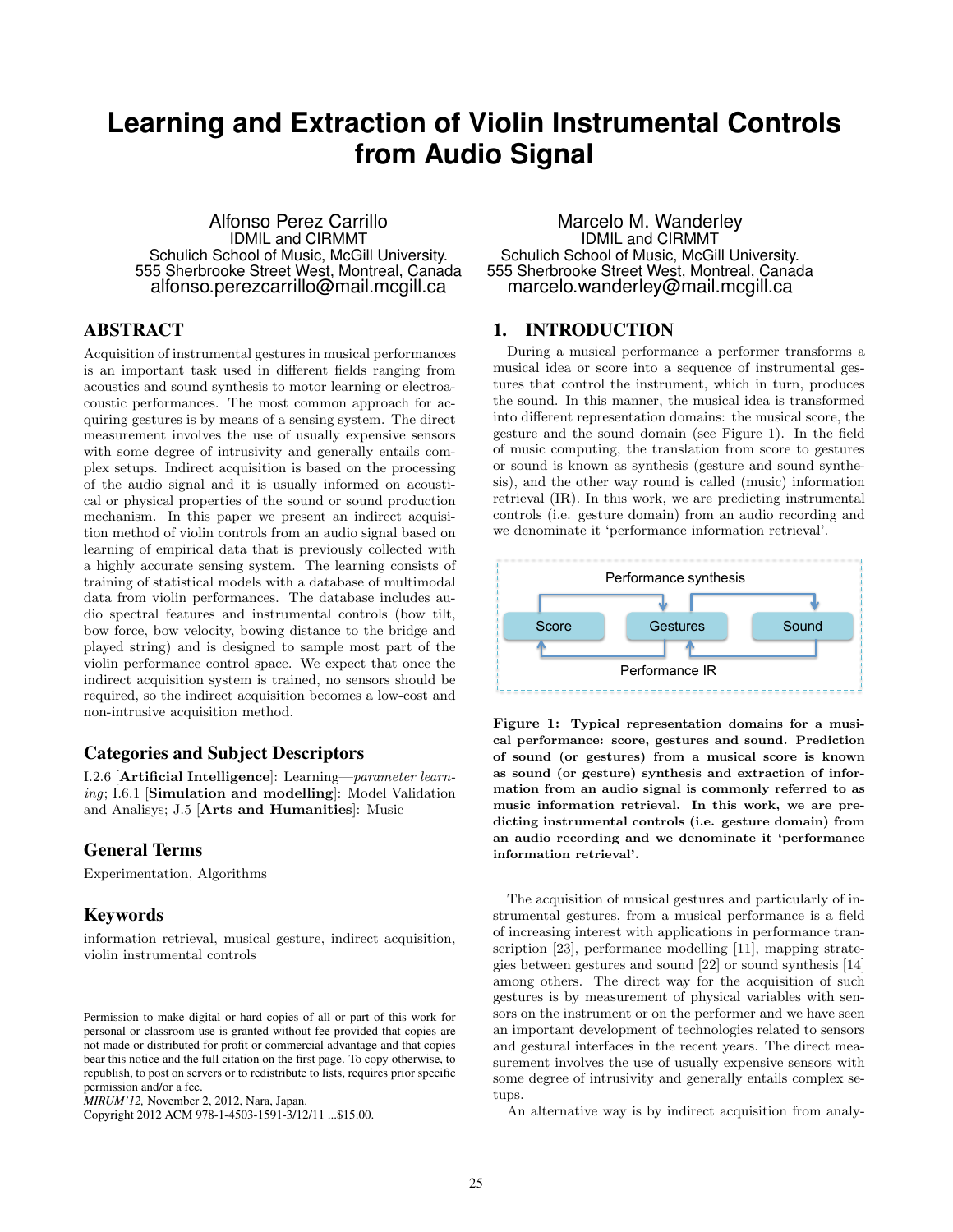sis of an audio signal as it is our case. Indirect acquisition has a handful of advantages such as the simplicity and nonexpensiveness of the acquisition, the possibility of extracting features from old audio recordings and it is a not intrusive technique. The main difficulty is to be able to build robust detection algorithms to be as accurate as the sensors. There are different approaches for indirect acquisition from audio signal, all of them having in common their need for measurements and observation previous to the acquisition. A typical approach is by informing the audio analysis with physicacoustical properties of the instruments (physically based), as for example a technique for estimating the reed pulse from the pressure signal recorded at the bell of a clarinet [17] or the use of digital waveguides to exploit the asymmetry of the guitar body's admittance in order to provide an estimate of the plucking angle of release [16]. Other common approach is based on previous knowledge about the perceptual influence of instrumental gestures on the sound (perceptually based). For instance, overblown flute fingerings can be detected from the residual noise spectrum [20]. In the case of the violin, there are reports for the extraction of the notes, the string it was played on, whether the instrument was bowed or plucked and the location of the bowing or plucking point [9]. For the bass guitar, the plucked string [1] and the plucking style [2] can be automatically extracted. Also mixed approaches combining physical and perceptual knowledge there can be found, as in [18], where authors estimate the plucking position in guitar playing. Finally, there can be found methods based on data mining of empirical data without using any previous knowledge. For instance, blowing pressure in a recorder can be estimated from spectral descriptors (pitch and MFCCs)[21] by learning data with feed-forward neural networks and also flute fingerings corresponding to harmonic notes can be extracted [8].

In this paper we present a method to extract gestural information from an audio signal. More specifically, we are extracting violin instrumental controls, namely, string being played, finger position in the string being played, bowing force, bowing velocity, bowing distance to the bridge and bow tilt. The research is based on the mapping study from gestural to sound parameters by Perez [14]. Analogously, here we propose to do the mapping in the opposite direction, that is, from sound features to control parameters. In fact, it should be easier to predict a few control parameters from a large set of spectral parameters than the other way round.

The main contribution of this work is that we are predicting continuous instrumental controls, including bowing controls, which are directly related to the sound production. In the literature we find methods able to acquire discrete basic control parameters such as pitch, fingering, plucking position, string being played [9], bowing technique [3] or vibrato features [10].

In this work, we are using our own developed sensing system to collect control and sound signals [12]. A clear advantage of our approach is the use of sensors for the learning as in [19] as we do not rely on previous knowledge or measurements from others and large amounts of data can be collected. Once the acquisition is learned we do not need the sensors anymore.

The training is based on machine learning techniques, among them Tree-based algorithms and Multilayer Perceptrons. We used the WEKA [7] framework for the learning process.

## 2. LEARNING DATABASE

The learning process it based on the acquisition of data based on sensors. A set of musical scores was designed with the aim of sampling most part of the violin controls space (i.e. combinations of bowing force, velocity, and bow distance to the bridge, at different strings). Performances of the scores are recorded with a measuring system able to capture gestural and audio data. This data is aligned and segmented into notes and a set of spectral and gestural descriptors is extracted to train the models. The dataset consists of around  $9x10<sup>5</sup>$  analyzed temporal frames.

Audio is recorded by means of a commercial pickup consisting of a transducer built into the bridge  $(Yamaha VNP1<sup>1</sup>)$ instead of a microphone, that is, we are analyzing the signal captured by that specific pickup. The use of a pickup provides some advantages: 1) it is more convenient for the data collection as we do not have to be concerned with microphone or room effects (position, direction, orientation, reverberation, etc.); and 2) we obtain a clean signal that is close to the string vibration, minimizing the violin body resonances, which allows for more accurate prediction.

Motion data was collected by means of a commercial 3D tracking system<sup>2</sup> that consists of an electro-magnetic field source and a set of small sensors. It tracks sensor position and orientation inside the magnetic field, with the coordinate axes being given by the source. The sample rate is 240 Hz and accuracy around  $8 \times 10^{-4}$  m and 0.15 deg. Bowing force was measured with strain gages fixed on a metallic surface under the hair ribbon in the frog of the bow and capture the strain of the hairs. More details related to the setup and calibration are detailed in [5, 6, 12].

## 3. FEATURE EXTRACTION

#### 3.1 Audio Features

In the first stage of the analysis of the data, basic sound parameters are extracted from the acoustic signal, through frequency-domain analysis. The sample rate of the recordings is 44100 Hz and the analysis window is a Blackman-Harris window of size 2048 samples. The data acquisition rate is determined by the Polhemus system (240 Hz). Each instance in the dataset is represented by a vector containing all the spectral and control features in a temporal frame.

Two sets of spectral features are being computed and compared. Both sets contain additionally the fundamental frequency in Hz (*pitch*), which is estimated from the signal. The first set is composed of low-level parameters consisting of harmonic and residual energy in frequency bands computed as follows: the audio signal is separated into harmonic and residual components in the frequency domain, then a spectral envelope is estimated for both component and finally, the energy of the envelopes is computed in 40 overlapping frequency bands with centers following a logarithmic scale. The selection of the bands is inspired by perceptual models such as the Mel or Bark scale. More details are found in [14].

The second set of descriptors is defined in order to take advantage of the existing knowledge on the effect of the variation of the instrumental gesture parameters on timbre [14, 15, 4]. This set of parameters include widely used

<sup>&</sup>lt;sup>1</sup>http://www.yamaha.co.jp/english/product/strings/v\_pickup/index.html 2 http://www.polhemus.com/?page=Motion Liberty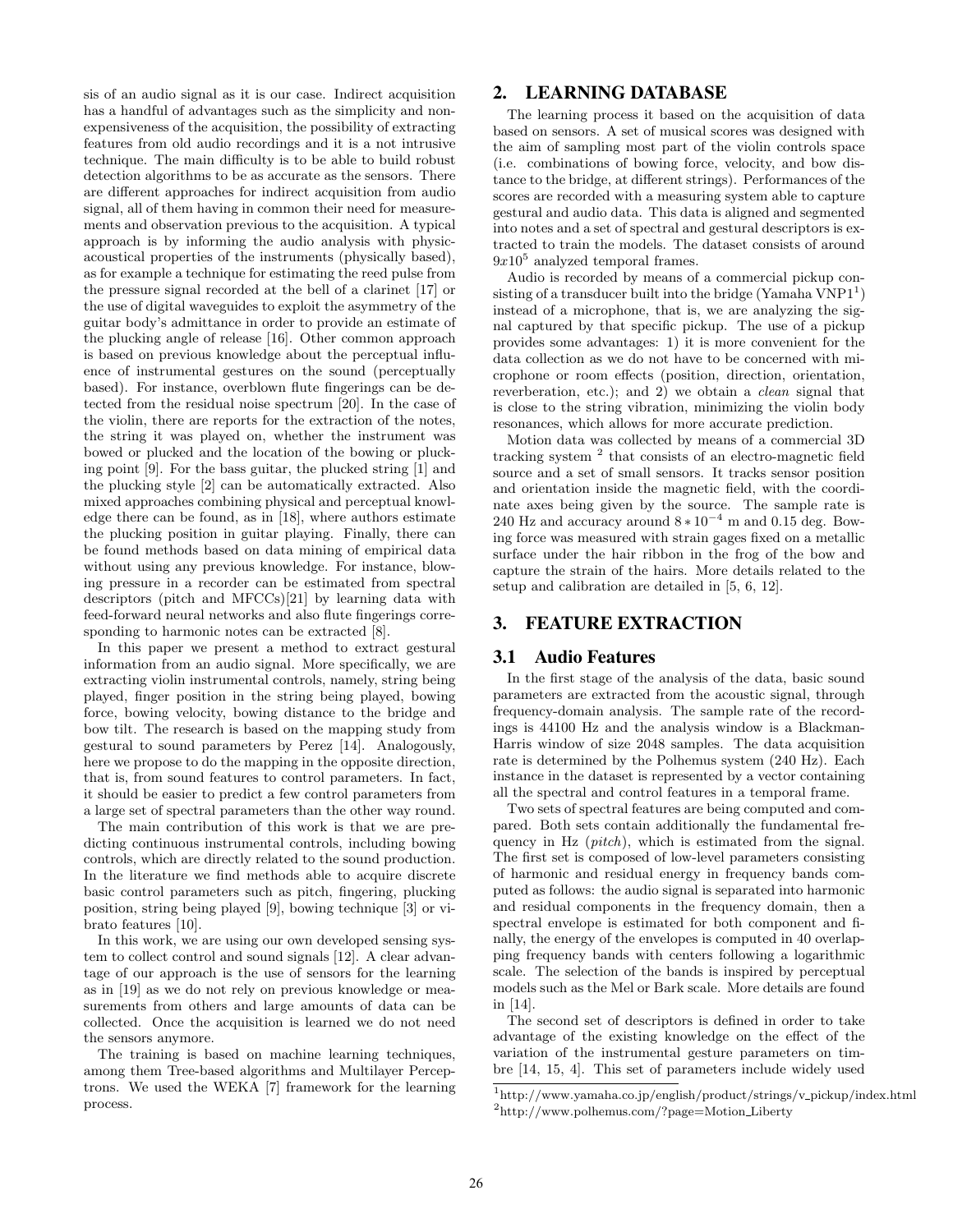spectral features [13], among them, spectral centroid, highfrequency-content (hfc), zerocrossing rate, kurtosis, skewness and spread of bark bands, spectral energy, spectral energy in four bands (high, low, middle-high, middle-low), spectral flatness, spectral rolloff, spectral strongpeak, zerocrossing rate, inharmonicity, odd-to-even harmonic energy ratio and tristimulus.

It is known [14, 15, 4] that an increase of bowing force boosts high frequency, so it is affects the spectral decay, which is correlated to the features spectral flatness, spectral rolloff, spectral centroid, and the relative distribution of energy in bands. An increment of bowing velocity increases energy independently of frequency, so it is strongly correlated with the spectral energy. The main role of the bowing distance to the bridge is to determine the range of bowing force and velocity. Regarding the bow tilt, it is very related to dynamics and also is seems to be highly correlated to the bowing transversal position<sup>3</sup>. The features tristimulus, odd-to-even-harmonics, inharmonicity and zero-crossing rate seem to have little or no correlation with the gestures and were discarded in many of the trainings.

#### 3.2 Instrumental controls

The instrumental controls that we expect to extract from the audio, include the parameters that more influence the sound produced as found in the classic literature about bowed strings [4, 15] (i.e. bow force, bow velocity and bowing distance to the bridge) as well as the string being played, the finger position (on the playing string) and the bow tilt. The bowing parameter's computation is based on an initial estimation of the string being played as explained in [12]:

- velocity  $(v_B)$ . This parameter is the bowing speed in m/s in absolute values. It is computed as the absolute value of the smoothed derivative of the bow position  $(x_B)$ ,  $v_B = \frac{d}{dt} x_B$ . Bowing speed is positive when playing downbow and negative when playing upbow, however bowing direction should not affect the sound [4]. In this study we use the absolute values of the bowing speed to make the learning independent of the bowing direction. This feature is highly correlated with sound energy [14].
- force  $(f_B)$ . This parameter is the force in Newtons exerted by the bow on the string. It is obtained with strain gages as explained in [5]. The main effect of the force on the sound is that is boosts high frequencies, so it is highly correlated with the energy, the spectral centroid and the spectral decay [14].
- $tilt (t_B)$ . The tilt is the angle in degrees between the plane defined by the bow hairs and the string being bowed. It is a meassure very correlated to the width of bow-hairs in contact with the string and in performance terms it is very correlated to dynamics. In our database it is also highly correlated on the bowing position  $3$  [14]. This width is very difficult to measure, but can be indirectly estimated by measuring the bow tilt.

• fingerpos  $(x_F)$ . Finger position is the length of the playing string (in cm) between the bridge and the finger stopping it. It is obtained as

$$
x_F = \frac{L_s f_s}{f_0},\tag{1}
$$

where  $L_s$  is the string length and  $f_s$  is the fundamental frequency in Hz of the open string being played.

• beta  $(\beta)$ . This parameter represents the bow-bridge distance relative to string-length in vibration (stopping a string with the finger makes it shorter). It is calculated as

$$
\beta = x_{BB}/(L_s - x_F),\tag{2}
$$

where  $L_s$  is the length of the string,  $x_F$  is the position of the finger in the playing string and  $x_{BB}$  is the bowbridge distance, that is, the length (cm) of the segment of the playing string between the bridge and the bow hairs.

# 4. DATA MINING

Two different training datasets were compared for the learning of the instrumental controls with different types of classifiers. The first dataset is based on the low-level set of descriptors (40 harmonic and 40 residual energy bands plus the pitch). The second approach makes use of the perceptual descriptors set plus the pitch. The training is based on widely known machine learning techniques, obtaining higher prediction results with pruned tree-based algorithms (J48, Random Forest) and Multilayer Perceptrons (MP) with one hidden layer containing half the neurons as the number of inputs. We used the WEKA [7] framework for the learning process. The scheme for the prediction of the instrumental controls is shown in Figure 2 and is as follows (numbering refers to steps in the figure): There are 17 models, the first one 'String prediction' (step 1) predicts the playing string given the spectral features as input. After the string prediction a hysteresis function is applied in order to avoid rapid fluctuations in the string prediction caused by an error (i.e. a change in the string that last only a few consecutive frames and then goes back to the previous string value indicates an error in the prediction). This smoothness is making the temporal evolution of the prediction stable and corrects most of the errors. This is shown in Figure 3. In blue is the prediction of the model, in black with a thick-dashed line is the corrected prediction after the hysteresis and in red we can observe the actual value of the string. The function is implemented as an averaging filter of size 25 samples (it computes the closest integer of the average). Once the string is predicted, finger position is directly computed from the pitch (step 2) as described in equation 1. The blocks in the figure labeled String1 to String4 (steps 3,4,5,6), represent each four models (so, in total the 16 remaining models), which predict the four remaining instrumental controls (force, velocity, beta and tilt) given a specific string.

#### 5. RESULTS

Here we present the numerical results for the prediction of the models, comparing the two training datasets and different classifiers. A summary of the results for the best performing classifier  $(MP)$  is shown in table 1. Models trained

<sup>3</sup> The training database was recorded by a single violinist, so the correlation between the tilt and the bow position could be a particularity of that performer.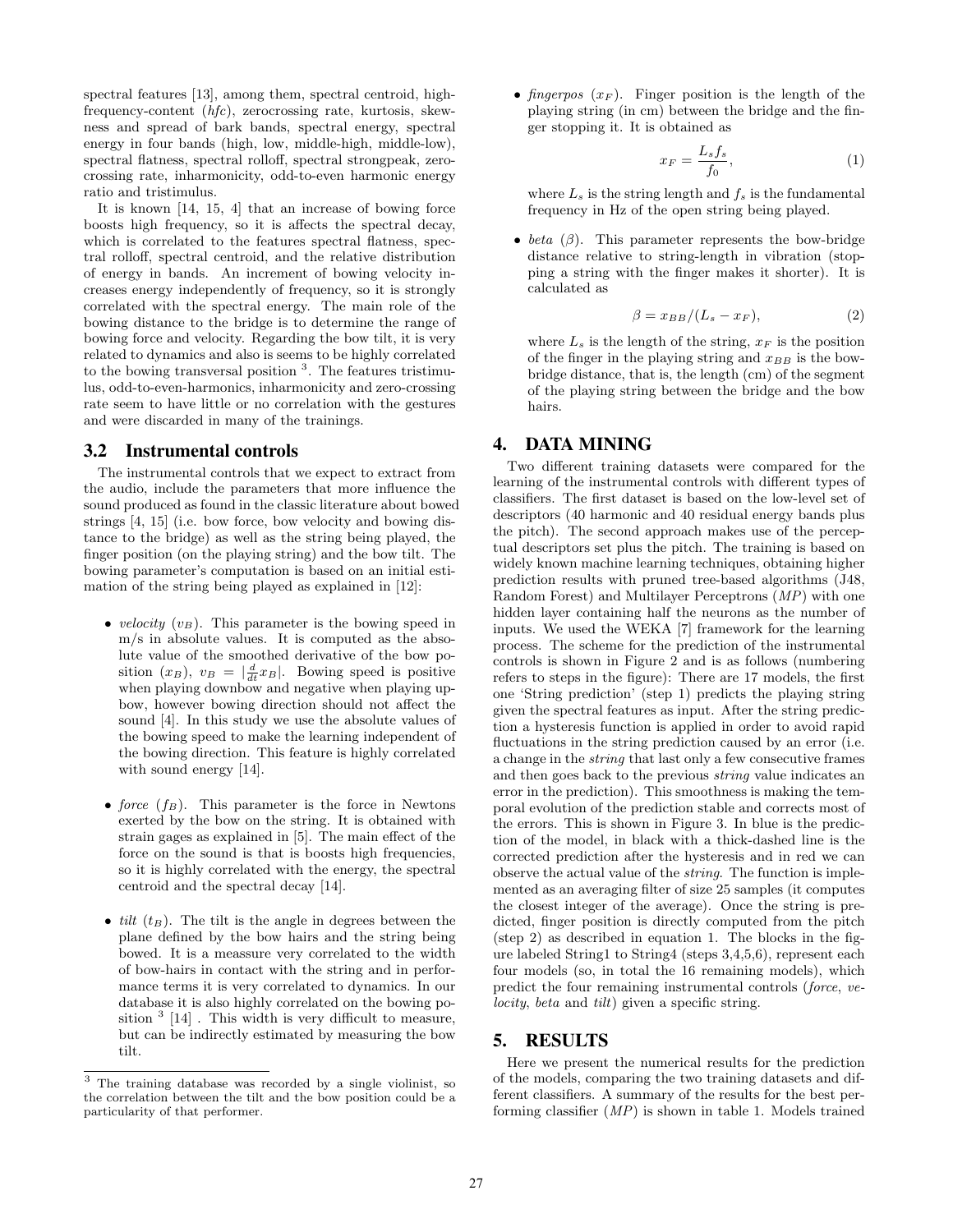

Figure 2: Schema for the prediction of the instrumental controls. Audio is analyzed in a frame-by-frame basis and spectral features computed. Then, the bowed string is predicted (1) and corrected by means of a hysteresis function from which the finger position is computed (2). Finally, force, velocity, beta and tilt are predicted (3, 4, 5 and 6) using as inputs the spectral features and the string predicted in step (1).

with the low-level descriptors show higher prediction rates than the perceptually informed. For the correct interpretation of the results some details have to be taken into account: 1) the results correspond to isolated models, so for an error estimation of the whole process of prediction (Figure 2), we have to take into account the error propagation (i.e. if there is an error in the string extraction, then the other 4 predicted controls in the following steps will have an error too); 2) the high prediction rate is due to the high percentage of frames from note sustains, where prediction works better; 3) the models are static in the sense that they do not take into account time evolution of the parameters, except for the hysteresis function applied to the string prediction; and 4) the controls are predicted independently, although it is known that there is a correlation among them [15].

Prediction accuracy for the string is given in percentage of correctly classified instances (temporal frames) and for the other controls we indicate the correlation coefficient. Models for velocity, force, beta and tilt correspond to a specific string, so the indicated correlation values correspond to the average among the four strings. The evaluation is computed as an average over 10-folds of the training data.

Applying an attribute selection before the training, e.g. Principal Component Analysis, is a convenient way to make models simpler (e.g. from 40 energy bands we obtain a set of 5 eigenvectors, covering 95% of the data variance). However, prediction result rates decrease.

An graphical example of the instrumental control prediction for a performance of the preludium (two first phrases) of the Czardas by Monti is shown in Figures 3 and 4. Finger position is not shown as its prediction is exactly as the string prediction if we assume that pitch computation is always correct.

• *string*. The highest string prediction results are obtained with the low-level dataset descriptors (including the pitch) by means of a MP with a 98% of correctly classified instances. If only harmonic bands are used (and pitch) we obtain a rate of 97% and if only residual bands (and pitch) we achieve the 97.74%. With a Random Forest algorithm we obtain 97.34% and with a J48-Tree 96.1%. Using the perceptual features training dataset (and pitch) with a  $MP$  we obtain a 90%. The most relevant perceptual features for the string prediction are the spectral centroid, the spectral flatness and the hfc, which can correctly classify a 89% of the instances.

- *fingerpos*. Finger position on the played string is obtained as described in equation 1, so prediction results are the same as for the string, assuming that pitch is always correct.
- *velocity*. Prediction of the *velocity* with the low-level training dataset (harmonic and residual bands plus pitch for a specific string) and a MP classifier achieves an average (among the 4 strings) correlation coefficient of 95%. Using only harmonic bands and pitch we can get a 92% and with only the residual bands a 90%. If we predict the signed velocity (sing indicating the direction of the bow) the prediction rate decreases until a 82%. By using perceptual features (spectral centroid, spectral flatness, hfc and spectral energy) as the training dataset with a MP we can reach the 87%.
- force. Prediction with the low-level training set and a MP classifier we can achieve an average correlation coefficient of 93.5 %. If we only train with the harmonic bands (and pitch) only 83% is reached and with only the residual bands a 84%. If the training is done with the perceptual attributes, we obtain only a 80%.
- beta. With the low-level training set and a  $MP$  classifier we obtain a correlation coefficient of 97.8%. With only harmonic bands 88% and only taking into account the residual 96%. By training with perceptual parameters we decrease to a 88%.
- $\bullet$  *tilt.* Based on the low-level training set and a MP classifier we obtain a correlation coefficient of 89%. By using only the harmonic bands the correlation is the 73% and with only the residual bands a 65%. Tilt prediction can be reinforced by including in the training dataset the bow position, obtaining until a 95%. Bow position can be computed as the integral of the velocity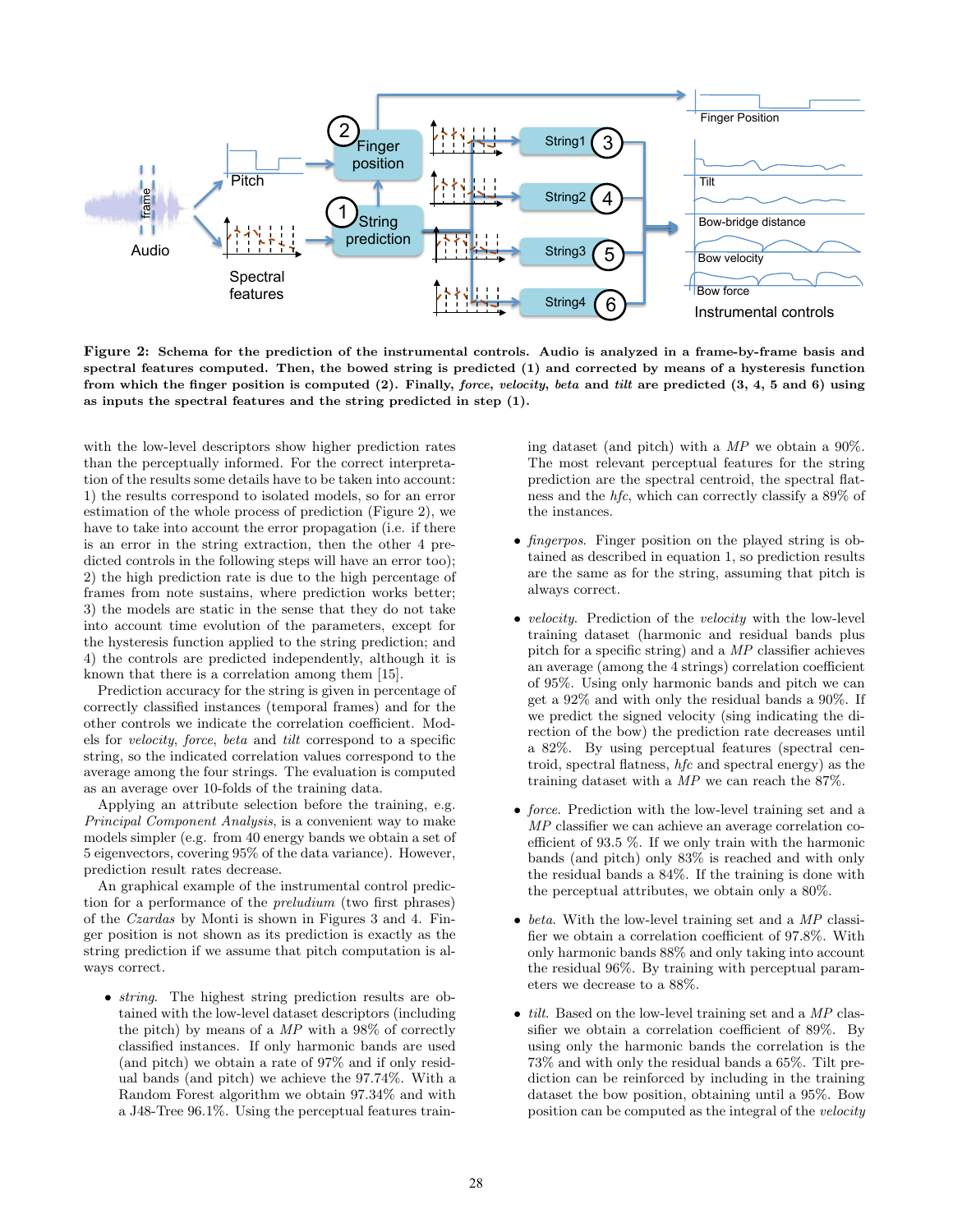plus a constant representing the position at time zero (the start) but it is not yet implemented. By training with perceptual parameters we obtain around 50% and if we reinforce with the bow position, we can achieve a 85%

Table 1: Prediction rates for the models isolated with a MP classifier. String rate is in percentage of correctly classified instances and for the rest of controls the correlation coefficient is indicated. Finger position prediction is equal to the string assuming that pitch is always correct. Tilt prediction rate is for the model reinforced with bowing position in the training.

| Control           | Low-level | Perceptual |
|-------------------|-----------|------------|
| string, fingerpos | 98\%      | 89%        |
| velocity          | 95%       | 87\%       |
| force             | $93.5\%$  | 80\%       |
| beta              | 97.8%     | 88%        |
| tilt              | 95%       | 85%        |



Figure 3: string extraction (blue) of a recording of the preludium of the Czardas by Monti, correction after the hysteresis function (thick-black-dashed line) and actual string (red). The hysteresis function helps having a more stable and accurate string prediction.

## 6. CONCLUSIONS

We presented a method to extract violin instrumental controls from an audio signal. The extraction is based on learning by means of direct measurement with sensors. The extracted descriptors are bowing velocity, bowing force, bow tilt, bowing distance to the bridge, string being played and finger position in the played string. The training is carried out by commonly used machine learning techniques. Two types of spectral training descriptors are compared, low-level spectral descriptors and a set of higher level (perceptual) descriptors on which the instrumental controls have a known direct effect. The combination of low-level descriptors with pitch and multilayer perceptron as the classifier seems to give the better prediction results.

Sound analysis is based on a signal captured with a violin pickup, which is a signal close to string vibration and is almost not affected by the resonances of the violin body. The main application of this work is for the indirect acquisition of violin controls of an already trained violin without the need for the sensors. Applications of this work are many,

for instance, as a tool for score transcription, during artistic performances or for the acquisition of gestures in special environments where the possibility of having the sensors is not possible (e.g. cost, sensor interferences with the environment, availability). Automatic acquisition from any violin recording would be more difficult as the specific violin and recording would have particular spectral properties so there should be necessary a calibration.

Some steps for the future are 1) study a similar procedure with acoustic recordings, 2) explore time-aware algorithms such as feedback networks, Markov models or dynamic programming that would bring out more reliable and stable models and 3) take into account the interdependence of the predicted variables.

#### 7. ACKNOWLEDGMENTS

The authors would like to thank Esteban Maestre, Merlijn Blaauw, Enric Guaus and Jordi Bonada for the data aquisition stage. This research has been funded with a fellowship Beatriu de Pinos granted by the catalan research agency (AGAUR).

## 8. REFERENCES

- [1] J. Abeßer. Automatic string detection for bass guitar and electric guitar. In Proc. 9th International Symposium on Computer Music Modelling and Retrieval, London, June 2012.
- [2] J. Abeßer, H. Lukashevich, and G. Schuller. Feature-based extraction of plucking and expression styles of the electric bass guitar. In Proc. ICASSP, 2010.
- [3] I. Barbancho, C. de la Bandera, A. Barbancho, and L. Tardon. Transcription and expressiveness detection system for violin music. In IEEE International Conference on Acoustics, Speech and Signal Processing, pages 189 –192, april 2009.
- [4] L. Cremer. *Physics of the Violin*. The MIT Press, November 1984.
- [5] E. Guaus, J. Bonada, E. Maestre, A. Perez, and M. Blaauw. Calibration method to measure accurate bow force for real violin performances. In Int. Computer Music Conf., pages 251–254, Montreal, Canada, 16/08/2009 2009.
- [6] E. Guaus, J. Bonada, A. Perez, E. Maestre, and M. Blaauw. Measuring the bow pressing force in a real violin performance. In Int. Symposium on Musical Acoust., Barcelona, Spain, 2007.
- [7] M. Hall, E. Frank, G. Holmes, B. Pfahringer, P. Reutemann, and I. H. Witten. The weka data mining software: an update. SIGKDD Explor. Newsl., 11(1):10–18, Nov. 2009.
- [8] C. Kereliuk, B. Scherrer, V. Verfaille, P. Depalle, and M. M. Wanderley. Indirect acquisition of fingerings of harmonics notes on the flute. In 33rdInt. Computer Music Conf., volume 1, pages 263–6, Copenhagen, Denmark, August 2007.
- [9] A. Krishnaswamy and J. O. Smith. Inferring control inputs to an acoustic violin from audio spectra. In Proceedings of the 2003 International Conference on Multimedia and Expo - Volume 2, ICME '03, pages 733–736, Washington, DC, USA, 2003. IEEE Computer Society.